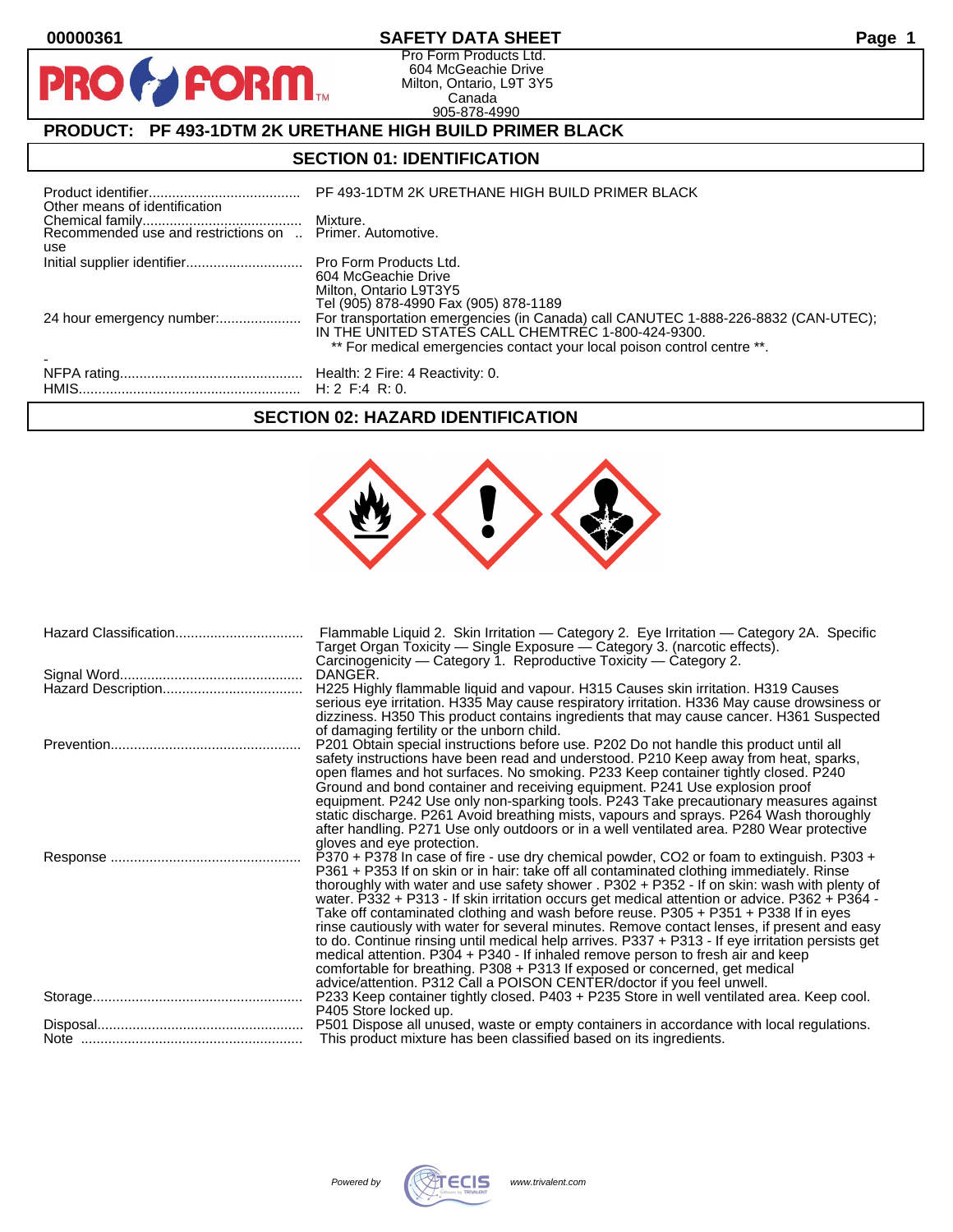| <b>SECTION 03: COMPOSITION / INFORMATION ON INGREDIENTS</b> |                |             |  |  |
|-------------------------------------------------------------|----------------|-------------|--|--|
| CHEMICAL NAME AND SYNONYMS                                  | CAS#           | IWT. %      |  |  |
| Talc                                                        | 14807-96-6     | $10 - 30$   |  |  |
| Methyl Acetate                                              | 79-20-9        | $7 - 13$    |  |  |
| 4-Chlorobenzotrifluoride                                    | $98-56-6$      | $5 - 10$    |  |  |
| n-Butyl Acetate                                             | 123-86-4       | $5 - 10$    |  |  |
| Carbon Black                                                | 1333-86-4      | $1 - 5$     |  |  |
| Xylene                                                      | 1330-20-7      | $1 - 5$     |  |  |
| Distillates (Petroleum) Hydrotreated Light                  | 64742-47-8     | $0.5 - 1.5$ |  |  |
| Ethylbenzene                                                | $100 - 41 - 4$ | $0.1 - 1.5$ |  |  |
|                                                             |                |             |  |  |

Crystalline Silica 14808-60-7 0.1-1.5

<<The actual concentration(s) withheld as a trade secret>> .

#### **SECTION 04: FIRST-AID MEASURES**

|                                                                  | If inhaled, remove to fresh air. If not breathing, give artificial respiration. If breathing is<br>difficult, give oxygen, obtain medical attention.                                                                                                                                                                                                                                                                                                                                      |
|------------------------------------------------------------------|-------------------------------------------------------------------------------------------------------------------------------------------------------------------------------------------------------------------------------------------------------------------------------------------------------------------------------------------------------------------------------------------------------------------------------------------------------------------------------------------|
|                                                                  | If ingestion is suspected, contact physician or poison control center immediately. If<br>spontaneous vomiting occurs have victim lean forward with head down to prevent                                                                                                                                                                                                                                                                                                                   |
|                                                                  | aspiration of fluid into the lungs. Never give anything by mouth to an unconscious person.<br>Immediately remove all contaminated clothing, flush skin with water for at least 15 minutes.<br>Wash clothing before reuse. If irritation persists, seek medical attention.                                                                                                                                                                                                                 |
|                                                                  | In case of contact, immediately flush eyes, keeping eyelids open, with plenty of water for at<br>least 15 minutes. Check for and remove any contact lenses, if safe and easy to do so.                                                                                                                                                                                                                                                                                                    |
| Most important symptoms and effects,<br>whether acute or delayed | Obtain medical attention.<br>Harmful if swallowed, in contact with skin or if inhaled. Causes skin and eye irritation.<br>Symptoms may include stinging, tearing, redness, swelling, and blurred vision. Direct<br>contact with eyes may cause temporary irritation. Vapors have a narcotic effect and may<br>cause headache, fatigue, dizziness and nausea. This product contains ingredients that<br>may cause cancer. This product contains ingredients that are suspected of damaging |
| Additional information                                           | fertility or the unborn child.<br>Treat victims symptomatically. In the event of an incident involving this product ensure that<br>medical authorities are provided a copy of this safety data sheet.                                                                                                                                                                                                                                                                                     |

## **SECTION 05: FIRE-FIGHTING MEASURES**

| Suitable and unsuitable extinguishing<br>media                                                                     | "Alcohol" foam, CO2, dry chemical. Do not use water in a jet.                                                                                                                                                                                                                                                                                                                                                                                                                  |
|--------------------------------------------------------------------------------------------------------------------|--------------------------------------------------------------------------------------------------------------------------------------------------------------------------------------------------------------------------------------------------------------------------------------------------------------------------------------------------------------------------------------------------------------------------------------------------------------------------------|
| Specific hazards arising from the<br>hazardous product, such as the nature of<br>any hazardous combustion products | Solvent vapours may be heavier than air and may build up and travel along the ground to<br>an ignition source, which may result in a flash back to the source of the vapours. Thermal<br>decomposition products are toxic. May include: Oxides of carbon (CO, CO2). Hydrogen<br>chloride. hydrogen flouride.                                                                                                                                                                   |
| Special protective equipment and<br>precautions for fire-fighters                                                  | Firefighter should be equipped with self-contained breathing apparatus and full protective<br>clothing to protect against potentially toxic and irritating fumes. Cool fire-exposed<br>containers with cold water spray. Heat will cause pressure buildup and may cause<br>explosive rupture. Solvent vapours may be heavier than air and may build up and travel<br>along the ground to an ignition source, which may result in a flash back to the source of the<br>vapours. |

## **SECTION 06: ACCIDENTAL RELEASE MEASURES**

| Personal precautions, protective<br>equipment and emergency procedures | No action shall be taken involving any personal risk or without suitable training. Isolate area<br>and keep unauthorized people away. Do not walk through spilled material. Wear<br>recommended protective equipment. Ventilate. Open windows and doors to allow air<br>circulation. Dike area to prevent spreading. The use of absorbent socks or spill pillows<br>may be required. Stop leak if safe to do so. Prevent runoff into drains, sewers, and other<br>waterways. Take precautions against static discharge. Equipment should be grounded. |
|------------------------------------------------------------------------|-------------------------------------------------------------------------------------------------------------------------------------------------------------------------------------------------------------------------------------------------------------------------------------------------------------------------------------------------------------------------------------------------------------------------------------------------------------------------------------------------------------------------------------------------------|
| Methods and materials for containment<br>and cleaning up               |                                                                                                                                                                                                                                                                                                                                                                                                                                                                                                                                                       |
|                                                                        | FLAMMABLE. Ventilate. Eliminate all sources of ignition. Use non-sparking tools and<br>equipment to pick up the spilled material. Avoid all personal contact. Evacuate all<br>non-essential personnel. Contain the spill. Prevent runoff into drains, sewers, and other<br>waterways. Absorb with an inert dry material and place in an appropriate waste container.<br>Spilled material and water rinses are classified as chemical waste, and must be disposed<br>of in accordance with current local, provincial, state, and federal regulations.  |

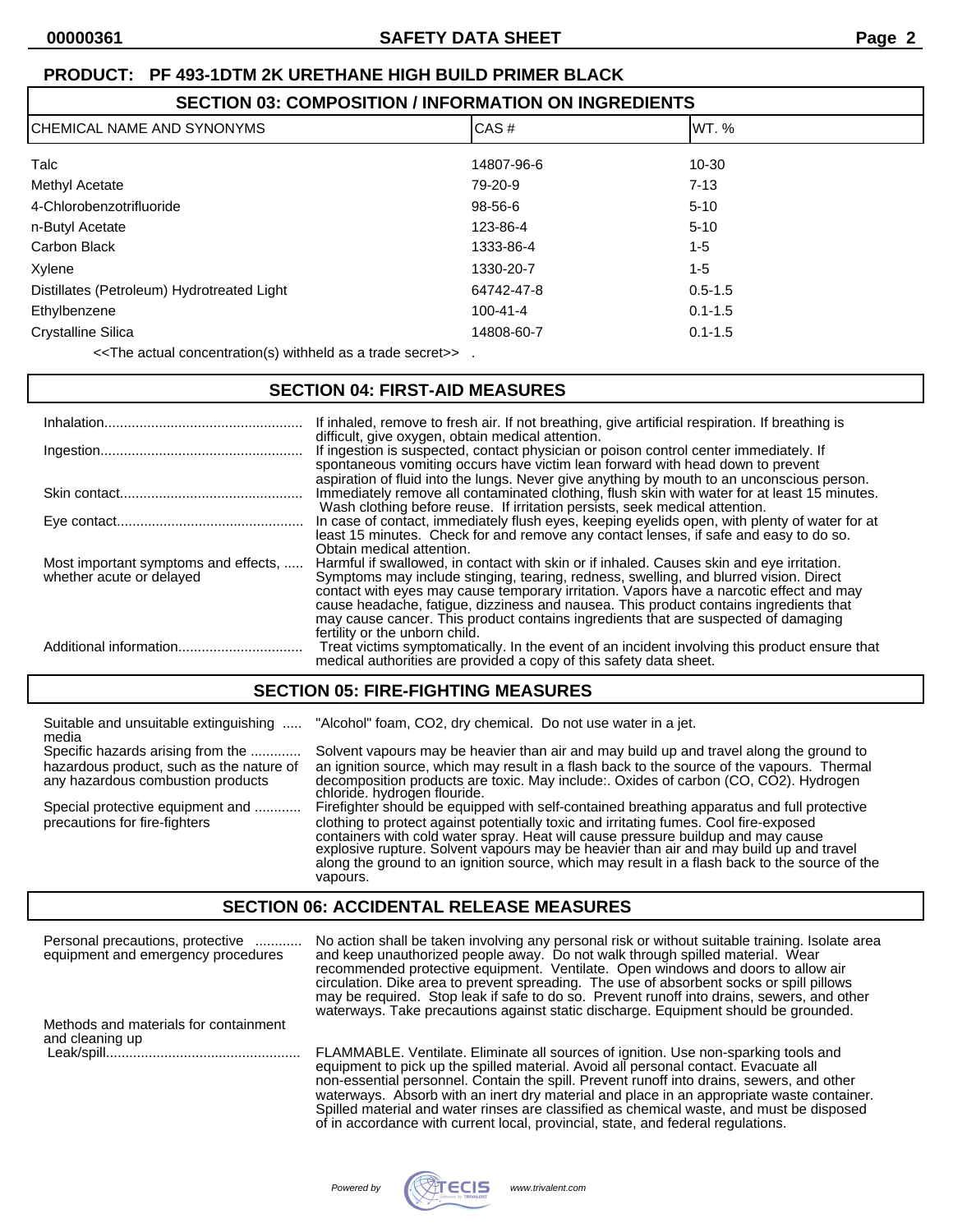### **SECTION 07: HANDLING AND STORAGE**

| Precautions for safe handling                                   | Keep away from heat, sparks, and open flame. Always adopt precautionary measures<br>against build-up of static which may arise from appliances, handling and the containers in<br>which product is packed. Ground handling equipment. Avoid all skin contact and ventilate<br>adequately, otherwise wear an appropriate breathing apparatus. Avoid breathing vapours |
|-----------------------------------------------------------------|----------------------------------------------------------------------------------------------------------------------------------------------------------------------------------------------------------------------------------------------------------------------------------------------------------------------------------------------------------------------|
| Conditions for safe storage, including any<br>incompatibilities | or mist. Handle and open container with care. Employees should wash hands and face<br>before eating or drinking. Employee education and training are important.<br>Keep away from heat, sparks, and open flames. Keep container closed when not in use.<br>Store away from oxidizing and reducing materials. Store away from sunlight.                               |

#### **SECTION 08: EXPOSURE CONTROLS / PERSONAL PROTECTION**

|                                                      |                                                                                                                                                                                 | <b>ACGIHTLV</b>                                                                                                                                                                                                                                                                                                                                                                                                                                                                                                         | <b>OSHA PEL</b>    |                           | <b>NIOSH</b>              |  |
|------------------------------------------------------|---------------------------------------------------------------------------------------------------------------------------------------------------------------------------------|-------------------------------------------------------------------------------------------------------------------------------------------------------------------------------------------------------------------------------------------------------------------------------------------------------------------------------------------------------------------------------------------------------------------------------------------------------------------------------------------------------------------------|--------------------|---------------------------|---------------------------|--|
| INGREDIENTS                                          | TWA                                                                                                                                                                             | <b>STEL</b>                                                                                                                                                                                                                                                                                                                                                                                                                                                                                                             | PEL<br><b>STEL</b> |                           | <b>REL</b>                |  |
| Talc                                                 | $2$ mg/m $3$                                                                                                                                                                    | Not established                                                                                                                                                                                                                                                                                                                                                                                                                                                                                                         | 2 mg/m3 TWA        | Not established           | Not established           |  |
|                                                      | CA ON: 2mg/kg (TWA)                                                                                                                                                             |                                                                                                                                                                                                                                                                                                                                                                                                                                                                                                                         |                    |                           |                           |  |
| Methyl Acetate                                       | 200 ppm                                                                                                                                                                         | 250 ppm                                                                                                                                                                                                                                                                                                                                                                                                                                                                                                                 | 200 ppm            | 250 ppm in some<br>States | 200 ppm                   |  |
|                                                      |                                                                                                                                                                                 | AB/BC/ON/PQ: 200ppm (TWA), 250ppm (STEL)                                                                                                                                                                                                                                                                                                                                                                                                                                                                                |                    |                           |                           |  |
| 4-Chlorobenzotrifluoride                             | Not established                                                                                                                                                                 | Not established                                                                                                                                                                                                                                                                                                                                                                                                                                                                                                         | Not established    | Not established           | Not established           |  |
| n-Butyl Acetate                                      | 50 ppm                                                                                                                                                                          | 150 ppm                                                                                                                                                                                                                                                                                                                                                                                                                                                                                                                 | 150 ppm            | $200$ ppm                 | 150 ppm / STEL 200<br>ppm |  |
|                                                      |                                                                                                                                                                                 | CA ON: 50ppm (TWA), 150ppm (STEL)                                                                                                                                                                                                                                                                                                                                                                                                                                                                                       |                    |                           |                           |  |
| Carbon Black                                         | $3$ mg/m $3$<br>CA ON: 3 mg/m3 (Inhalable) TWA                                                                                                                                  | Not established                                                                                                                                                                                                                                                                                                                                                                                                                                                                                                         | $3.5 \text{ mg/m}$ | Not established           | $3.5 \text{ mg/m}$        |  |
| Xylene                                               | 50 ppm                                                                                                                                                                          | $150$ ppm                                                                                                                                                                                                                                                                                                                                                                                                                                                                                                               | 100 ppm TWA        | Not established           | Not established           |  |
|                                                      |                                                                                                                                                                                 | CA ON: 100ppm (TWA); 150ppm (STEL)                                                                                                                                                                                                                                                                                                                                                                                                                                                                                      |                    |                           |                           |  |
| Distillates (Petroleum)<br><b>Hydrotreated Light</b> | 1200 mg/m3                                                                                                                                                                      | 197 ppm                                                                                                                                                                                                                                                                                                                                                                                                                                                                                                                 | Not established    | Not established           | Not established           |  |
|                                                      | CA BC: 200mg/m3 (TWA) Skin                                                                                                                                                      |                                                                                                                                                                                                                                                                                                                                                                                                                                                                                                                         |                    |                           |                           |  |
| Ethylbenzene                                         | $100$ ppm                                                                                                                                                                       | $125$ ppm                                                                                                                                                                                                                                                                                                                                                                                                                                                                                                               | $100$ ppm          | Not established           | 100 ppm / STEL 125<br>ppm |  |
|                                                      | CA ON: 20ppm (TWA)                                                                                                                                                              |                                                                                                                                                                                                                                                                                                                                                                                                                                                                                                                         |                    |                           |                           |  |
| <b>Crystalline Silica</b>                            | $0.025$ mg/m3                                                                                                                                                                   | Not established                                                                                                                                                                                                                                                                                                                                                                                                                                                                                                         | $0.1$ mg/m $3$ TWA | Not established           | $0.05$ mg/m $3$           |  |
|                                                      | CA ON: 0.025 mg/m3 Respirable                                                                                                                                                   |                                                                                                                                                                                                                                                                                                                                                                                                                                                                                                                         |                    |                           |                           |  |
| Appropriate engineering controls                     |                                                                                                                                                                                 | Provide natural or mechanical ventilation to control exposure levels below airborne<br>exposure limits. Local mechanical exhaust ventilation should be used at sources of air<br>contamination, such as open process equipment, or during purging operations, to capture<br>gases and fumes that may be emitted. Standard reference sources regarding industrial<br>ventilation (ie. ACGIH industrial ventilation) should be consulted for guidance about<br>adequate ventilation. Explosion-proof exhaust ventilation. |                    |                           |                           |  |
| Personal Protective Equipment                        |                                                                                                                                                                                 |                                                                                                                                                                                                                                                                                                                                                                                                                                                                                                                         |                    |                           |                           |  |
|                                                      | Local exhaust ventilation is recommended. Wear an appropriate, properly fitted respirator<br>when contaminant levels exceed the recommended exposure limits. NIOSH/MSHA         |                                                                                                                                                                                                                                                                                                                                                                                                                                                                                                                         |                    |                           |                           |  |
|                                                      | approved respirator recommended if mist exposure limit exceeded.<br>Chemical safety goggles. Chemical safety goggles and full faceshield if splash hazard<br>exists.            |                                                                                                                                                                                                                                                                                                                                                                                                                                                                                                                         |                    |                           |                           |  |
|                                                      | Wear skin protection equipment. The selection of skin protection equipment depends on<br>the nature of the work to be performed. In the case of mixtures, consisting of several |                                                                                                                                                                                                                                                                                                                                                                                                                                                                                                                         |                    |                           |                           |  |
|                                                      |                                                                                                                                                                                 | substances, the protection time of the gloves cannot be accurately estimated. Contact<br>glove supplier for recommendations.<br>Wear adequate protective clothes.<br>Safety boots per local regulations.<br>Emergency showers and eye wash stations should be available. Employees should wash<br>their hands and face before eating, drinking, or using tobacco products.                                                                                                                                              |                    |                           |                           |  |

## **SECTION 09: PHYSICAL AND CHEMICAL PROPERTIES**

| Black. |
|--------|
|        |
|        |

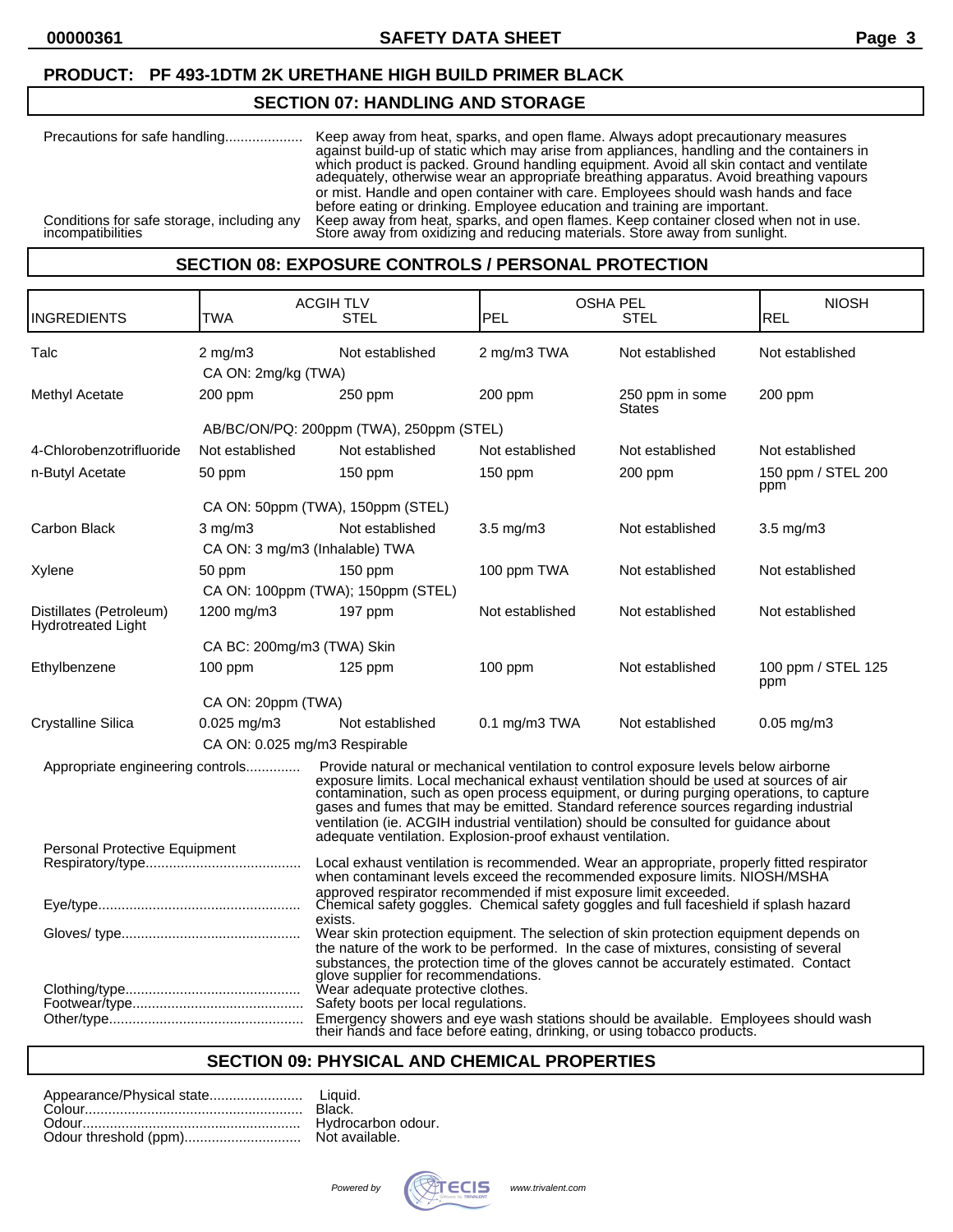## **SECTION 09: PHYSICAL AND CHEMICAL PROPERTIES**

| Not applicable.                               |
|-----------------------------------------------|
| Not available.                                |
| Not available.                                |
| 9. (estimate; lowest flash point ingredient). |
| Not available.                                |
| 11.6.                                         |
| 0.9.                                          |
| Not available.                                |
| >1.                                           |
| 1.465.                                        |
| 12.23.                                        |
| Negligible.                                   |
| Not available.                                |
| Not available.                                |
| 1400 cPs. #4 @ 20 RPM. (Brookfield).          |
| 24.83.                                        |
| 2.46 lbs/USG; 48.8 g/L.                       |
| 1.81 lbs/USG; 216.9 g/L.                      |
|                                               |

## **SECTION 10: STABILITY AND REACTIVITY**

|                                    | Product is stable; hazardous polymerization will not occur.                                                                                                                                                                                                     |
|------------------------------------|-----------------------------------------------------------------------------------------------------------------------------------------------------------------------------------------------------------------------------------------------------------------|
|                                    | Stable at normal temperatures and pressures.                                                                                                                                                                                                                    |
| Possibility of hazardous reactions | Will not occur under normal temperature and pressure.                                                                                                                                                                                                           |
| discharge, shock or vibration      | Conditions to avoid, including static  Avoid heat, spark, open flames. Electrostatic charge.                                                                                                                                                                    |
| Hazardous decomposition products   | Strong acids. Strong bases. Strong oxidizers. Reducing agents.<br>No hazardous decomposition products when stored and handled correctly. Thermal<br>decomposition may produce acrid smoke and irritating fumes. See hazardous combustion<br>products section 5. |

# **SECTION 11: TOXICOLOGICAL INFORMATION**

| <b>INGREDIENTS</b>                                                              |                                                                                                                                                                                                                                                                                                                                                               | <b>LC50</b>                         |          | LD50                                                     |  |
|---------------------------------------------------------------------------------|---------------------------------------------------------------------------------------------------------------------------------------------------------------------------------------------------------------------------------------------------------------------------------------------------------------------------------------------------------------|-------------------------------------|----------|----------------------------------------------------------|--|
| Talc                                                                            |                                                                                                                                                                                                                                                                                                                                                               | Not available                       |          | Not available                                            |  |
| Methyl Acetate                                                                  |                                                                                                                                                                                                                                                                                                                                                               | $>49$ mg/L (4 hr) rat               |          | $6482$ mg/kg (oral rat);<br>>2,000 mg/kg (dermal rat)    |  |
| 4-Chlorobenzotrifluoride                                                        |                                                                                                                                                                                                                                                                                                                                                               | 4479 ppm                            |          | >6,800 mg/kg (rat oral);<br>>2,700 mg/kg (rabbit dermal) |  |
| n-Butyl Acetate                                                                 |                                                                                                                                                                                                                                                                                                                                                               | >33 mg/L vapour,<br>(rat) dust/mist | 5.2 mg/L | 10760 mg/kg (rat, oral)<br>14112 mg/kg (rabbit, dermal)  |  |
| Carbon Black                                                                    |                                                                                                                                                                                                                                                                                                                                                               | Not available                       |          | >10,000 mg/kg oral rat<br>3,000 mg/kg dermal rabbit      |  |
| Xylene                                                                          |                                                                                                                                                                                                                                                                                                                                                               | 6350 ppm 4 hours rat                |          | >3523 mg/kg rat oral                                     |  |
| Distillates (Petroleum) Hydrotreated Light                                      |                                                                                                                                                                                                                                                                                                                                                               | $>5.2$ mg/L (4 hr.)                 |          | >5000 mg/kg (oral, rat),<br>>2000 mg/kg (dermal, rabbit) |  |
| Ethylbenzene                                                                    |                                                                                                                                                                                                                                                                                                                                                               | No data                             |          | 3,500 mg/kg rat oral<br>17,800 mg/kg rabbit dermal       |  |
| <b>Crystalline Silica</b>                                                       |                                                                                                                                                                                                                                                                                                                                                               | Not available                       |          | >22,500 mg/kg oral rat                                   |  |
| Symptoms related to the physical, chemical<br>and toxicological characteristics | Eye contact. Skin contact. Inhalation.                                                                                                                                                                                                                                                                                                                        |                                     |          |                                                          |  |
|                                                                                 | The aromatic hydrocarbon solvents in this product can be irritating to the eyes, nose and<br>throat. In high concentration, they may cause central nervous system depression and<br>narcosis characterized by nausea, lightheadedness and dizziness from overexposure by<br>inhalation. Can cause redness and irritation. Can cause defatting and dermatitis. |                                     |          |                                                          |  |
|                                                                                 | Solvent vapours may be irritating to the eyes, nose and throat, resulting in redness, burning<br>and itching of eyes, dryness of the throat and tightness in the chest. Breathing of high                                                                                                                                                                     |                                     |          |                                                          |  |
|                                                                                 | vapour concentrations may cause anesthetic effects and serious health effects.<br>Breathing high concentrations of vapour may cause anesthetic effects and serious health<br>effects. Intentional misuse by deliberately concentrating and inhaling this product may be<br>harmful or fatal.                                                                  |                                     |          |                                                          |  |

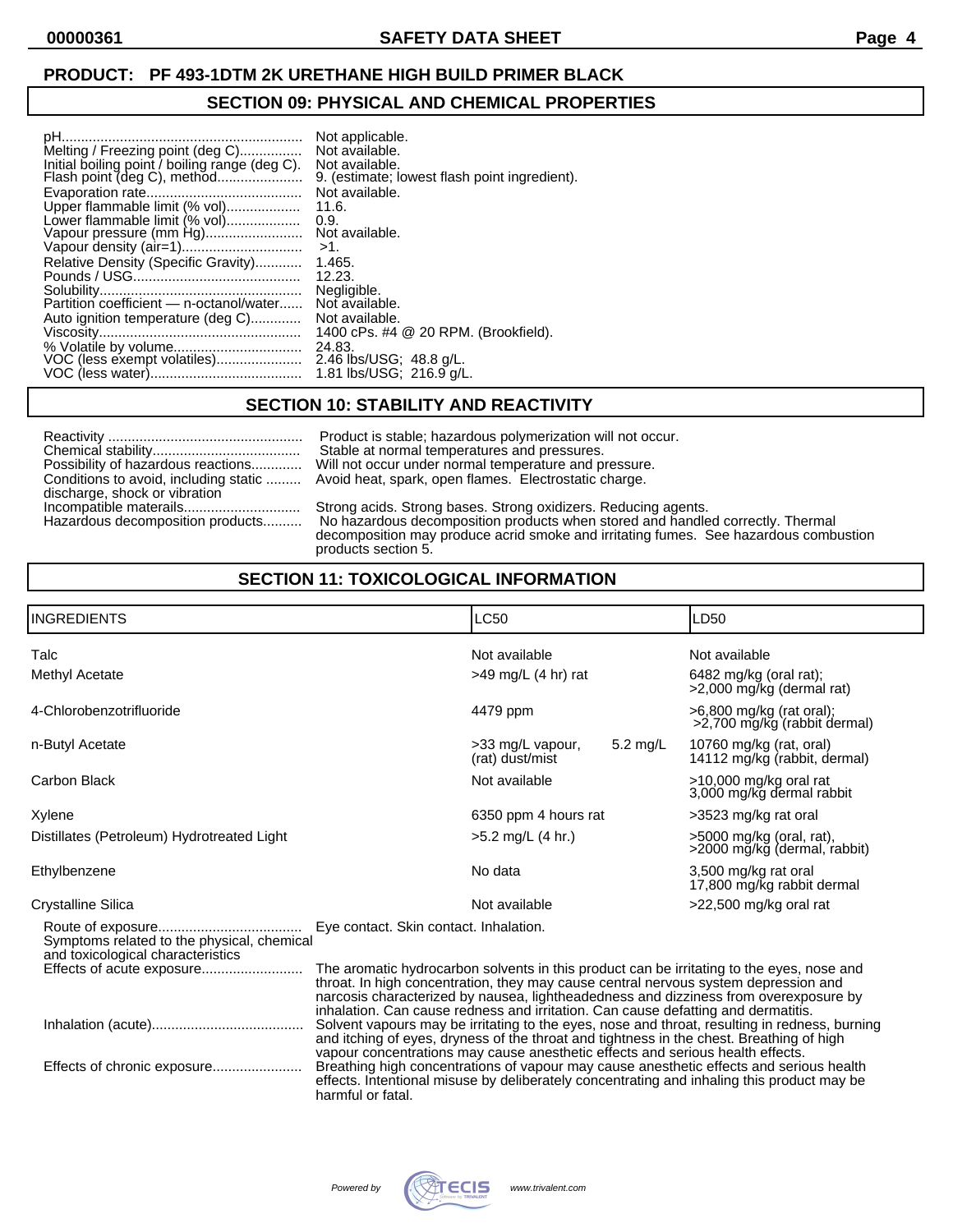#### **SECTION 11: TOXICOLOGICAL INFORMATION**

|                                | Chronic exposure to organic solvent vapors have been associated with various neurotoxic<br>effects including permanent brain and/or nervous system damage, kidney, liver, blood<br>damage and reproductive effects among women. Symptoms may include nausea,<br>vomiting, abdominal pain, headache, impaired memory, loss of coordination, insomnia and<br>breathing difficulties. Excessive inhalation of vapours can cause respiratory irritation,<br>dizziness, headache, nausea and asphyxiation. |
|--------------------------------|-------------------------------------------------------------------------------------------------------------------------------------------------------------------------------------------------------------------------------------------------------------------------------------------------------------------------------------------------------------------------------------------------------------------------------------------------------------------------------------------------------|
| Carcinogenicity of material    | Quartz (Crystalline Silica) is listed by IARC in Group 1 as a carcinogen. Ethylbenzene is<br>known to the state of California to cause cancer and developmental effects and is listed by<br>IARC as a Group 2B Carcinogen. IARC has classified Carbon Black as "Group 2B",                                                                                                                                                                                                                            |
|                                | possibly carcinogenic to humans, based on laboratory animal inhalation studies.<br>Xylene has been classified by The Commission on Health and Safety as causing<br>reproductive effects. High level exposure to Xylene in some animal studies have been reported to cause health effects on the developing embryo/fetus. The relevance of this to<br>humans is not known.                                                                                                                             |
| Specific Target Organ Toxicity | May cause drowsiness or dizziness.                                                                                                                                                                                                                                                                                                                                                                                                                                                                    |

#### **SECTION 12: ECOLOGICAL INFORMATION**

| Persistence and degradability<br>Bioaccumulative potential |
|------------------------------------------------------------|
| Other adverse effects                                      |

Product data not available. Product data not available. Product data not available. Product data not available. Do not allow to enter waters, waste water or soil.

#### **SECTION 13: DISPOSAL CONSIDERATIONS**

contaminated packaging

Information on safe handling for disposal . Dispose of waste in accordance with all applicable Federal, Provincial/State and local and methods of disposal, including any regulations. Empty containers must be handled with c regulations. Empty containers must be handled with care due to product residue.

## **SECTION 14: TRANSPORT INFORMATION**

|                              | UN1263 - PAINT - Class 3 - Packing Group II - This product meets limited quantity                                                              |
|------------------------------|------------------------------------------------------------------------------------------------------------------------------------------------|
|                              | exemption when shipped in containers less than 5 litres.<br>UN1263 - PAINT - Class 3 - Packing Group II - Ltd Qty (1 Liter).<br>Refer to 49CRF |
|                              | 172.101 for additional non-bulk packaging requirements.                                                                                        |
|                              | UN1263 - PAINT - Class 3 - Packing Group II. Limited Quantity. Do not ship by air                                                              |
|                              | without checking appropriate IATA regulations.                                                                                                 |
| IMDG Classification (Marine) | UN1263 - PAINT - Class 3 - Packing Group II - EmS: F-E S-E. Limited Quantity. Check                                                            |
|                              | IMDG regulations for limited quantity exemptions.                                                                                              |
|                              | No.                                                                                                                                            |
|                              | In accordance with Part 2.2.1 of the Transportation of Dangerous Goods Regulations (July                                                       |
|                              | 2, 2014) - we certify that classification of this product is correct                                                                           |

## **SECTION 15: REGULATORY INFORMATION**

| <b>SARA Title III</b>                                                                 | On Domestic Substances List (DSL).<br>All components are listed.<br>This product is considered hazardous under the OSHA Hazard Communication Standard.                                                                                                             |
|---------------------------------------------------------------------------------------|--------------------------------------------------------------------------------------------------------------------------------------------------------------------------------------------------------------------------------------------------------------------|
| Section 302 - extremely hazardous<br>substances                                       | None.                                                                                                                                                                                                                                                              |
| Section 311/312 - hazard categories<br>EPA hazardous air pollutants (HAPS)<br>40CFR63 | Immediate health, delayed health, fire hazard.<br>Ethylbenzene. Xylene.<br>Ethylbenzene. Toluene. Xylene.                                                                                                                                                          |
|                                                                                       | ***! WARNING: This product can expose you to chemicals including [see below], which<br>are known to the State of California to cause birth defects or other reproductive harm.<br>(Toluene). ***! WARNING: This product can expose you to chemicals including [see |

(Toluene). \*\*\* ! WARNING: This product can expose you to chemicals including [see below], which are known to the State of California to cause cancer . (Carbon black airborne, unbound particles of respirable size). (Ethyl benzene). (Silica, crystalline (airborne particles of respirable size). For more information, go to www.P65Warnings.ca.gov.

#### **SECTION 16: OTHER INFORMATION**